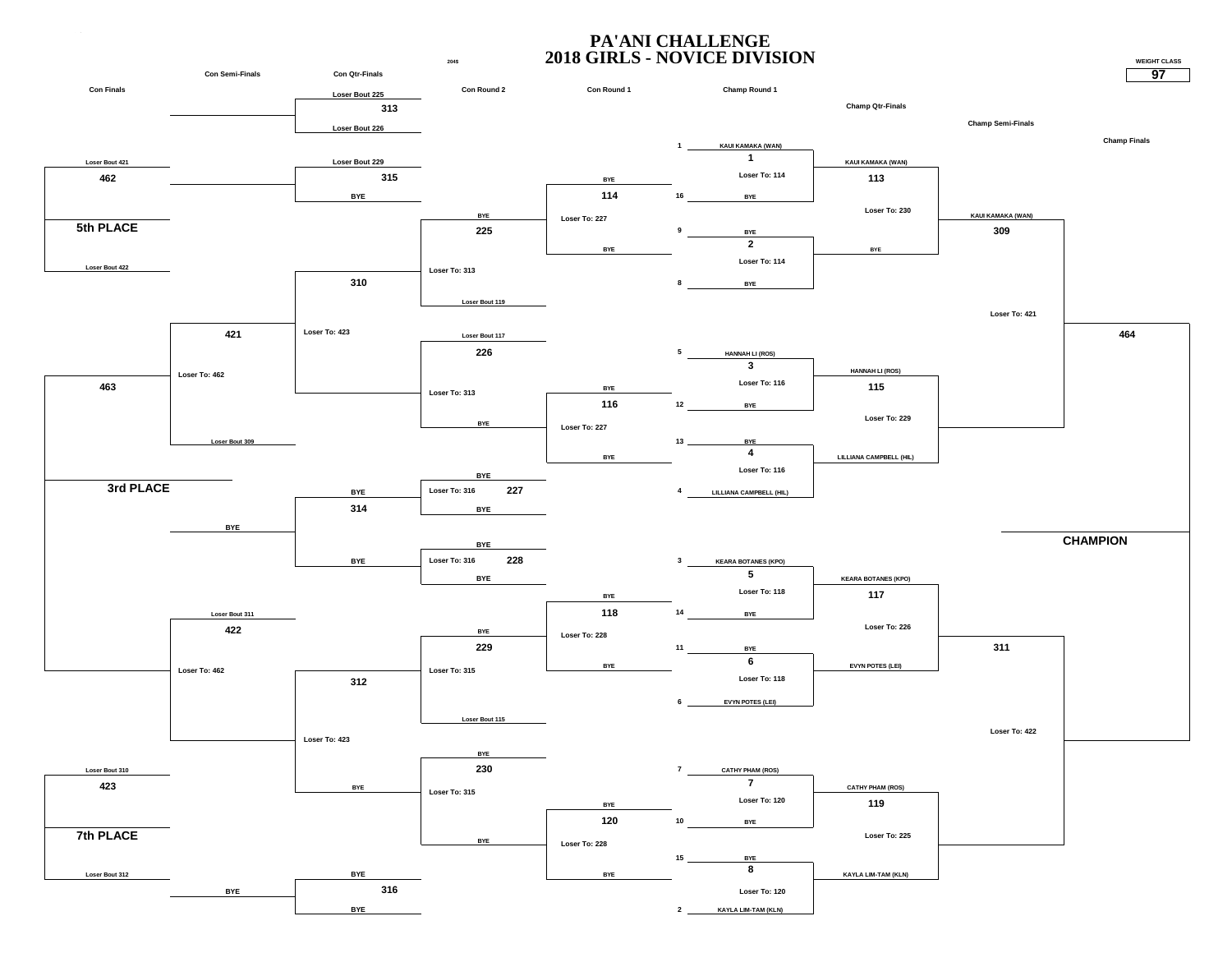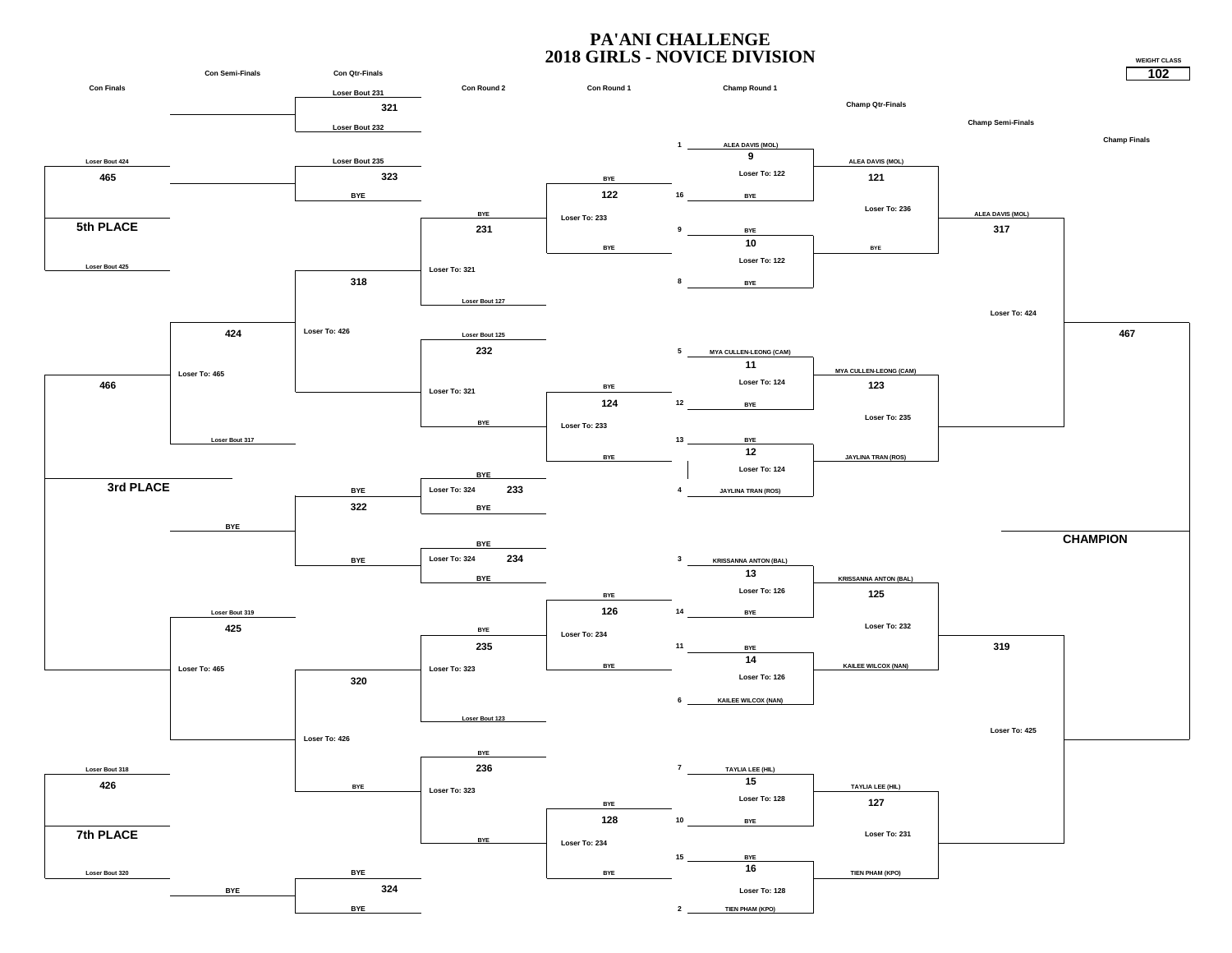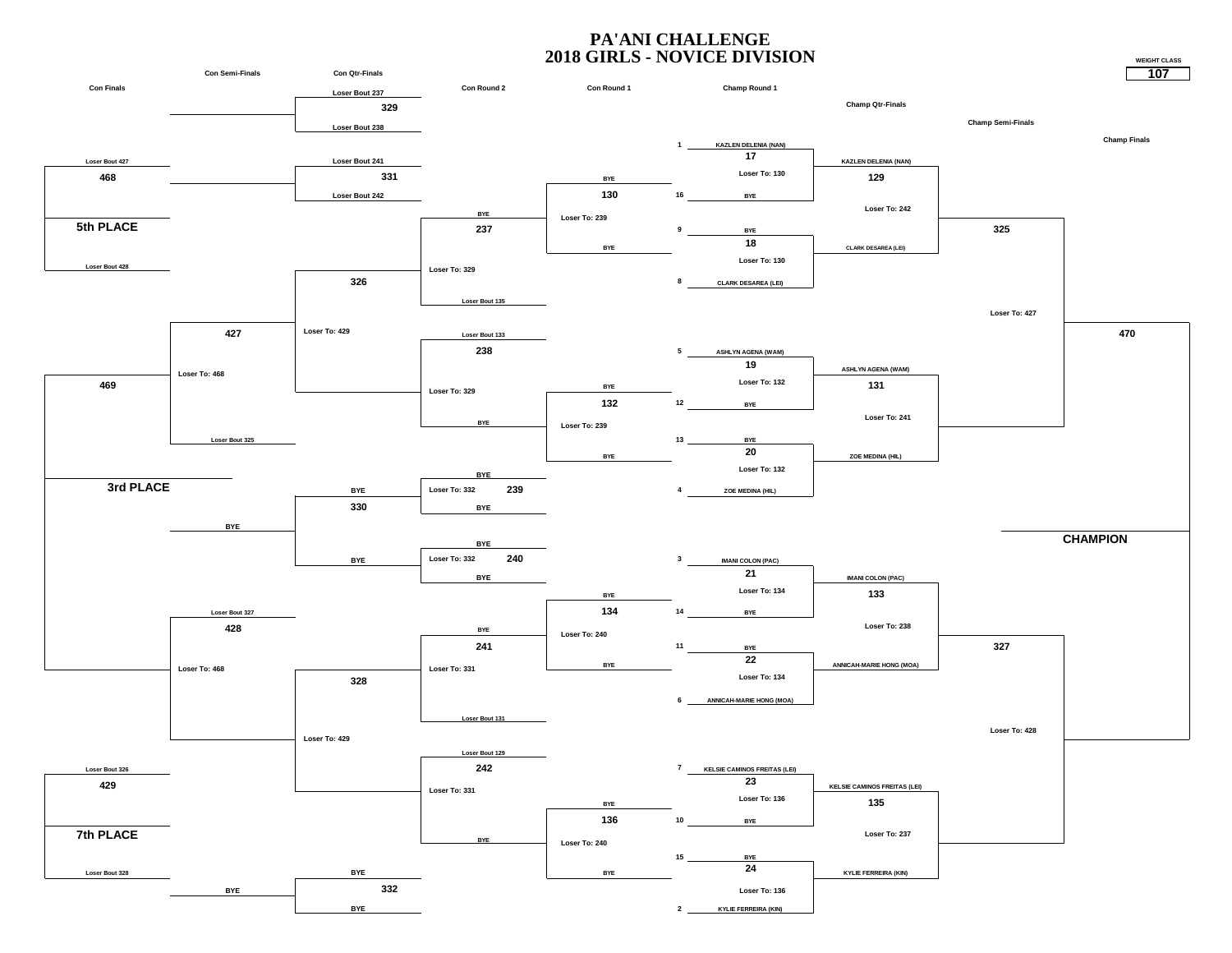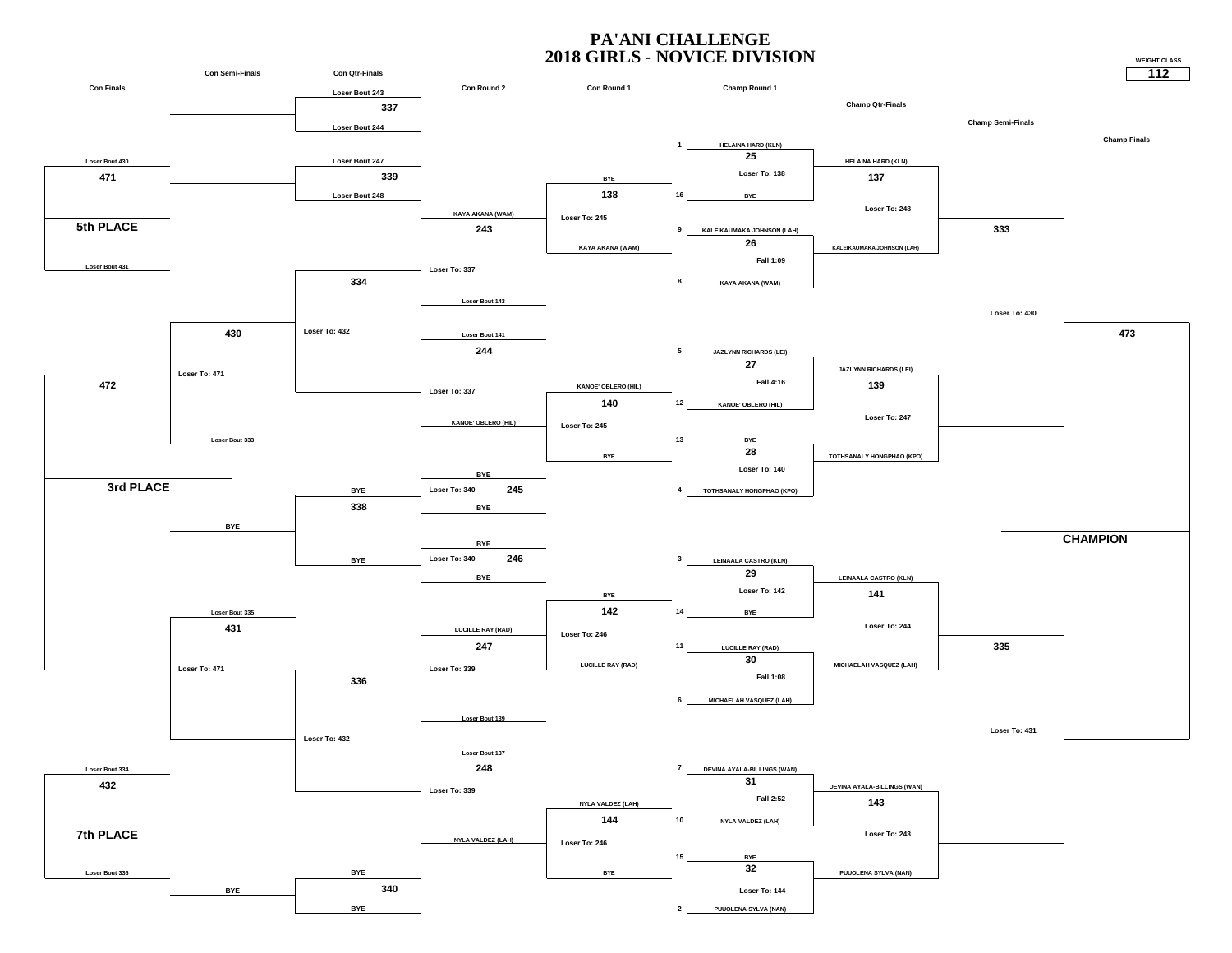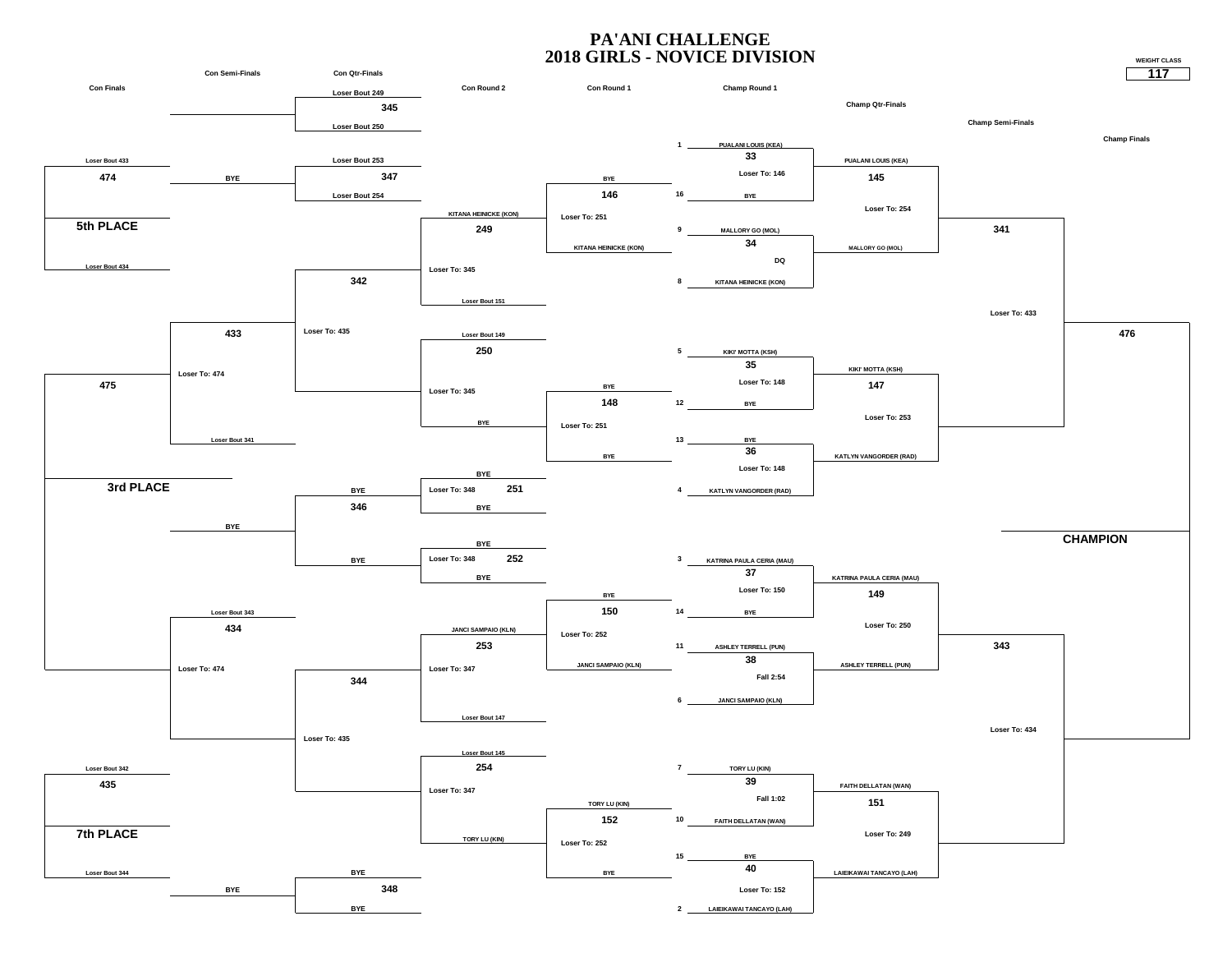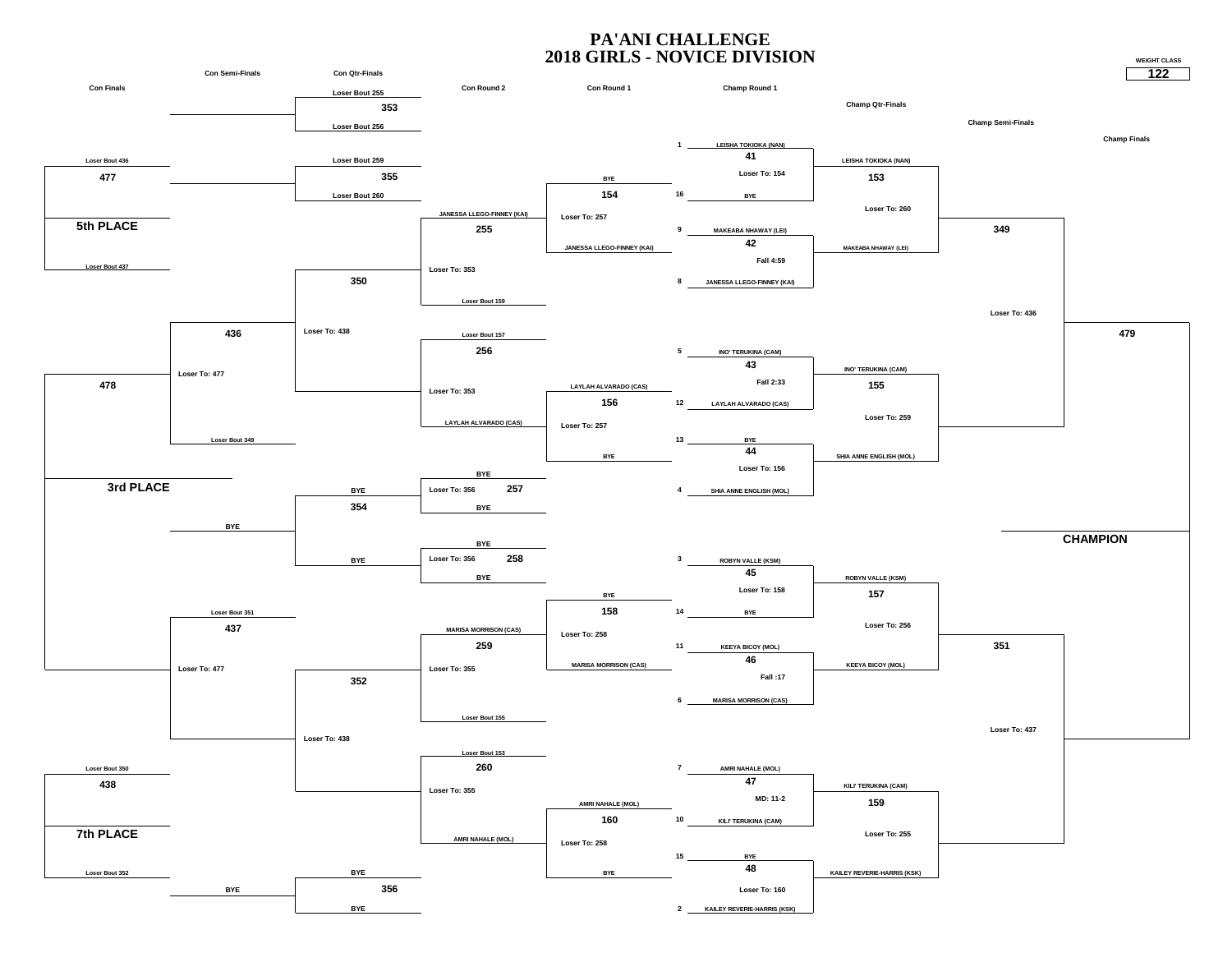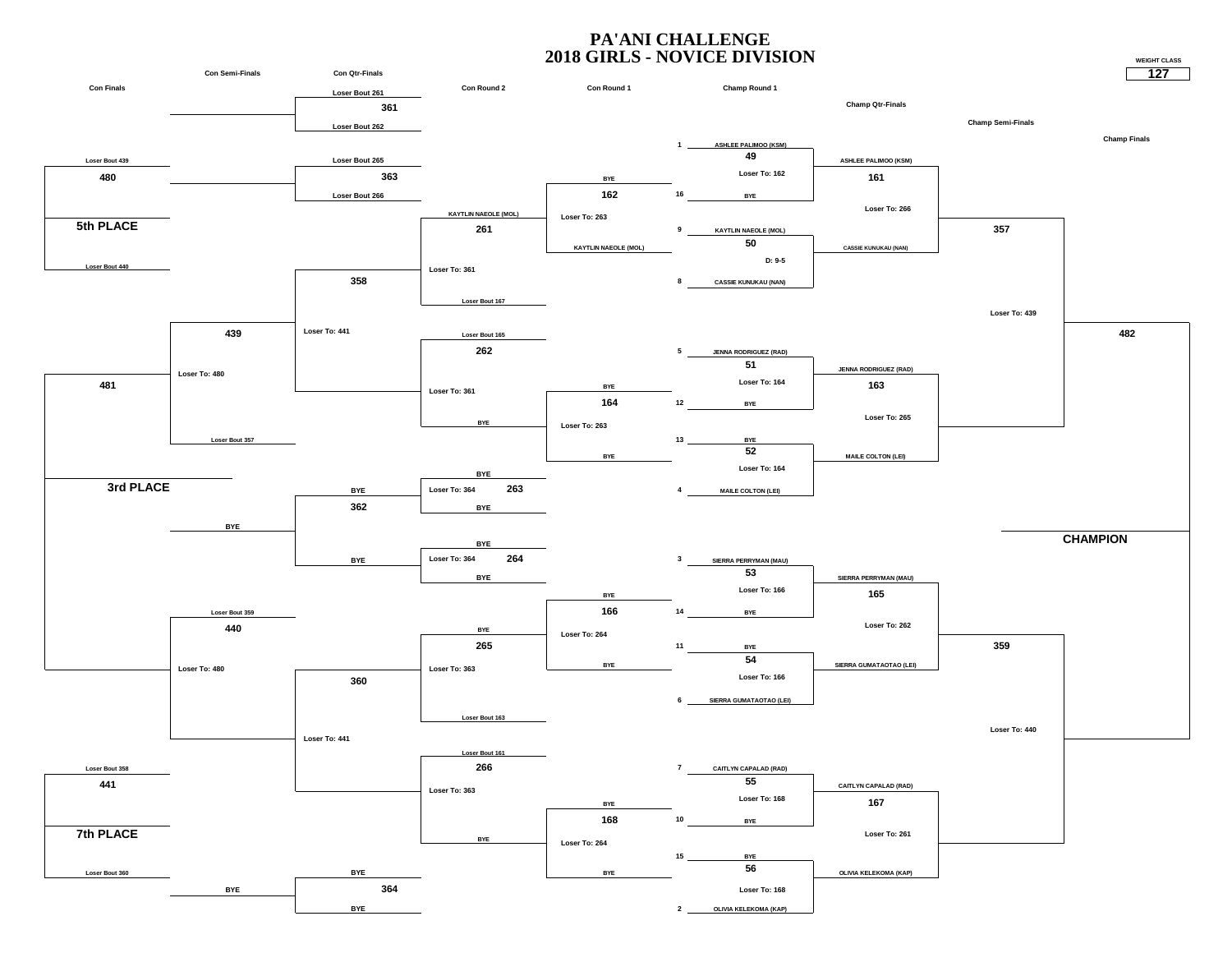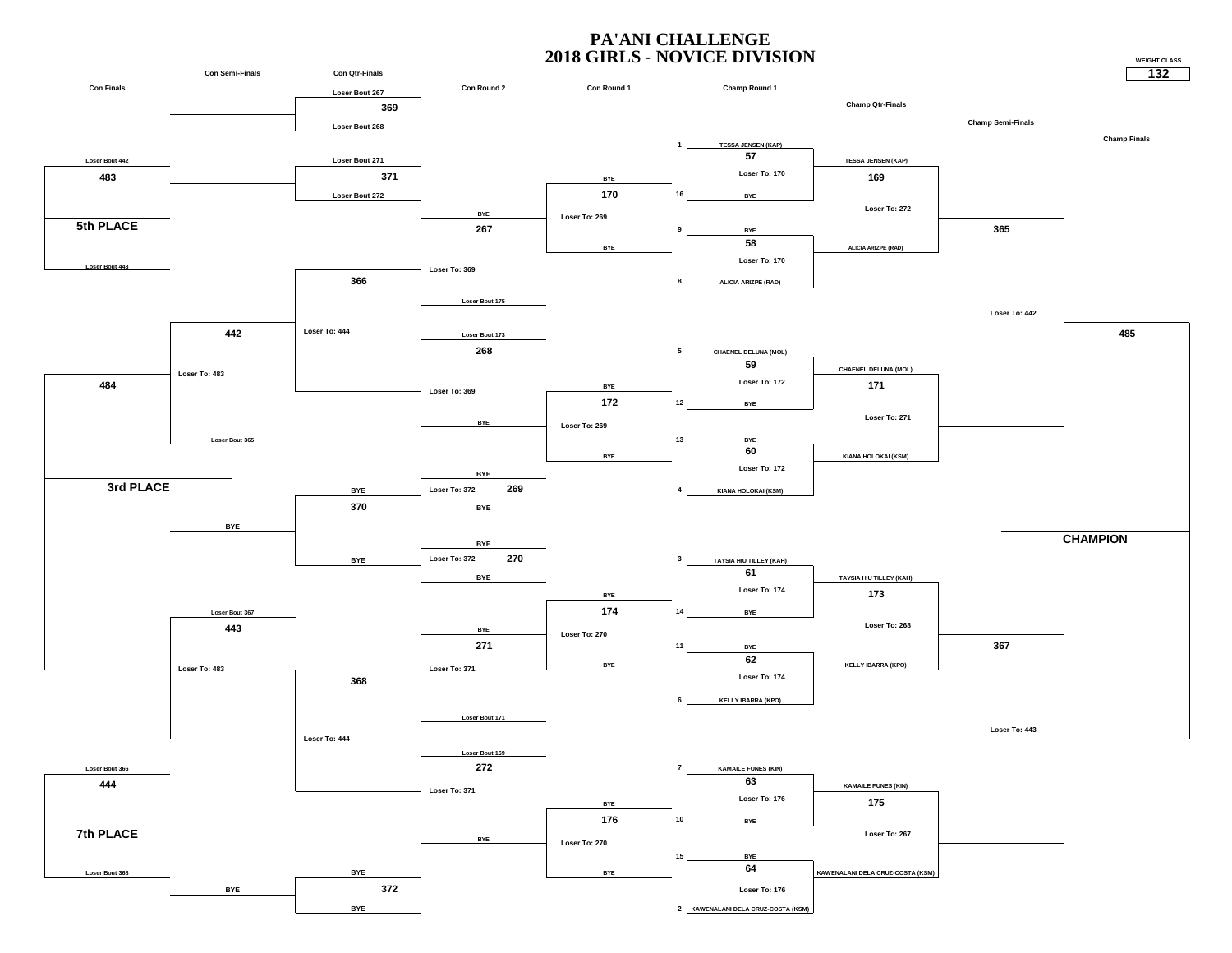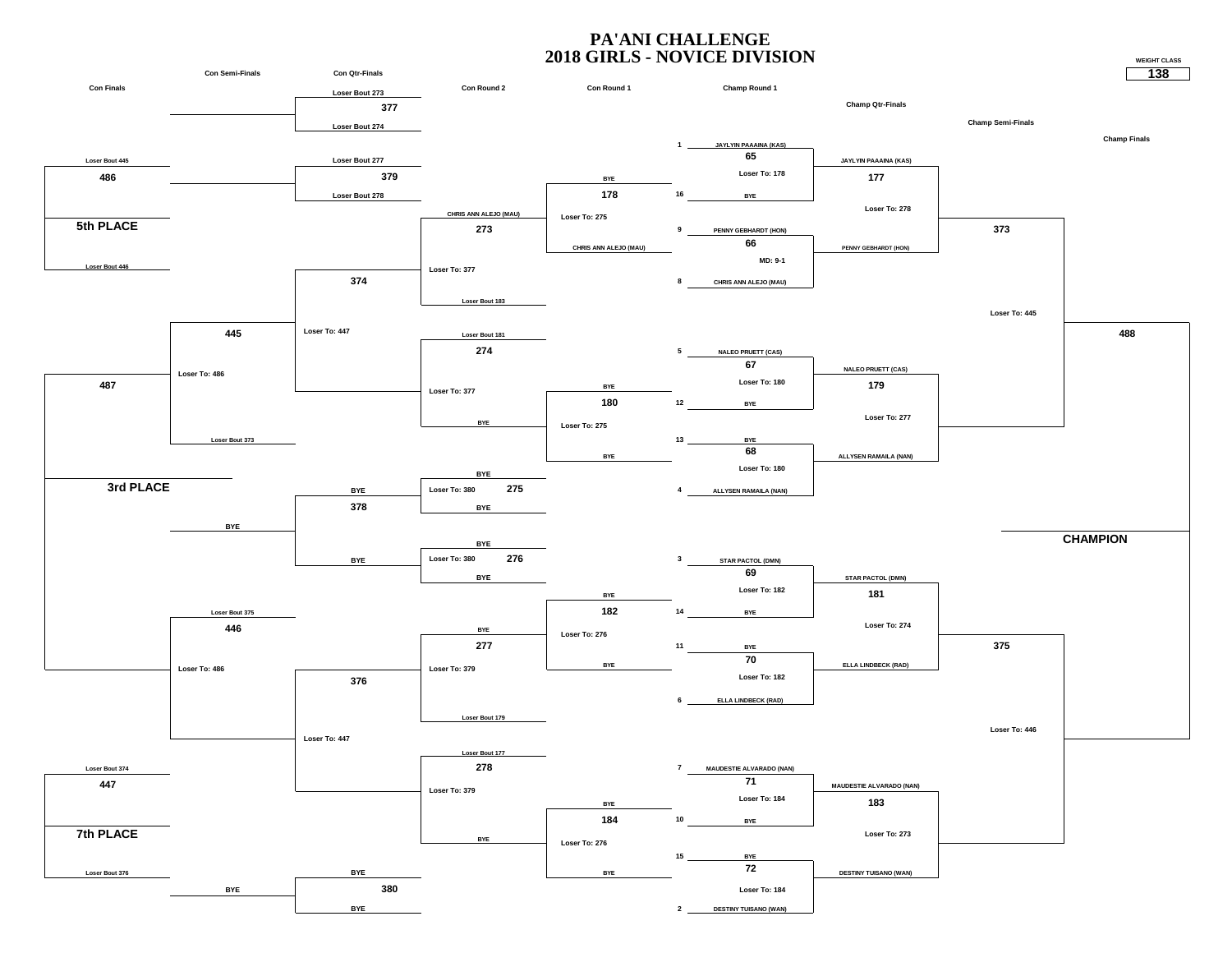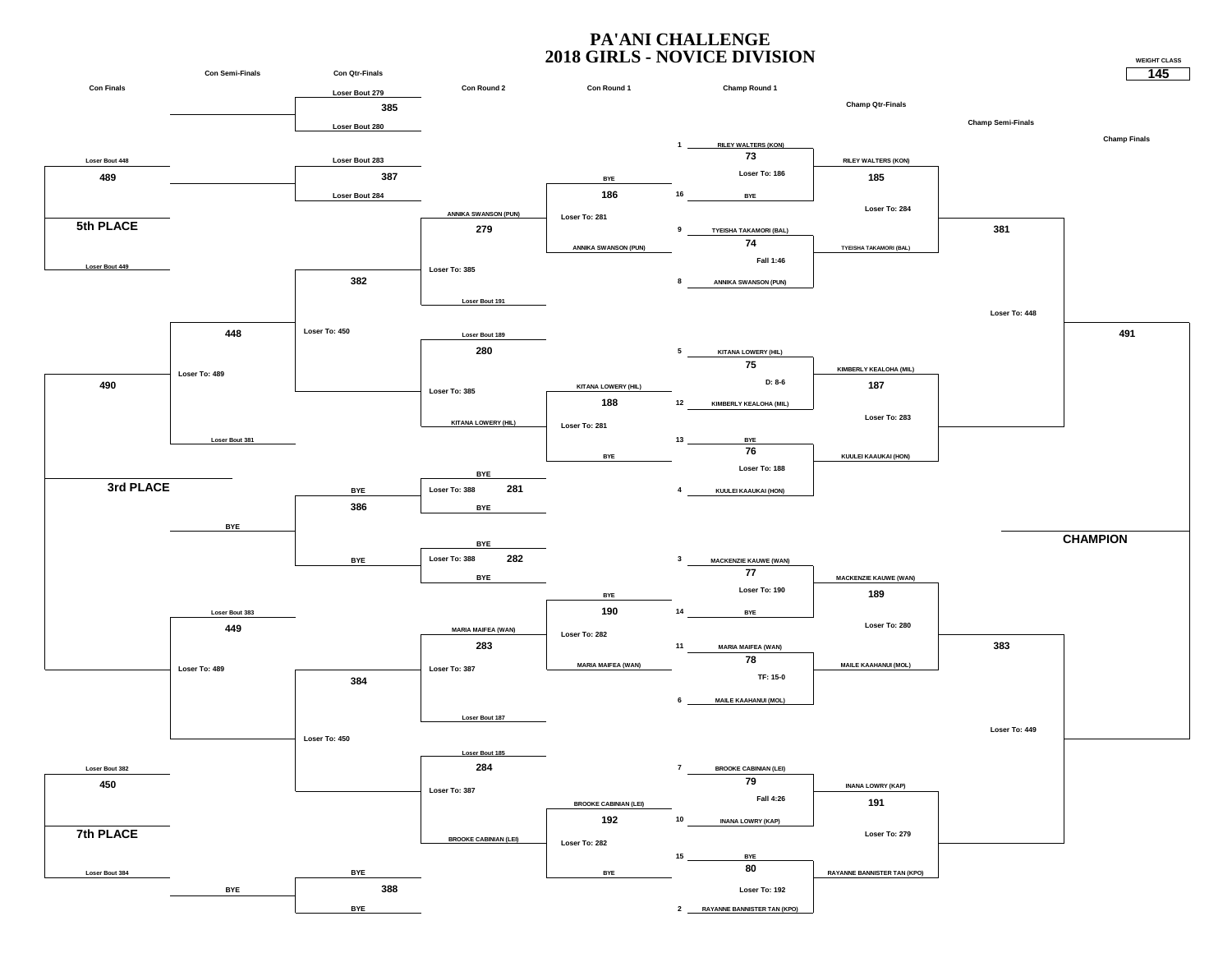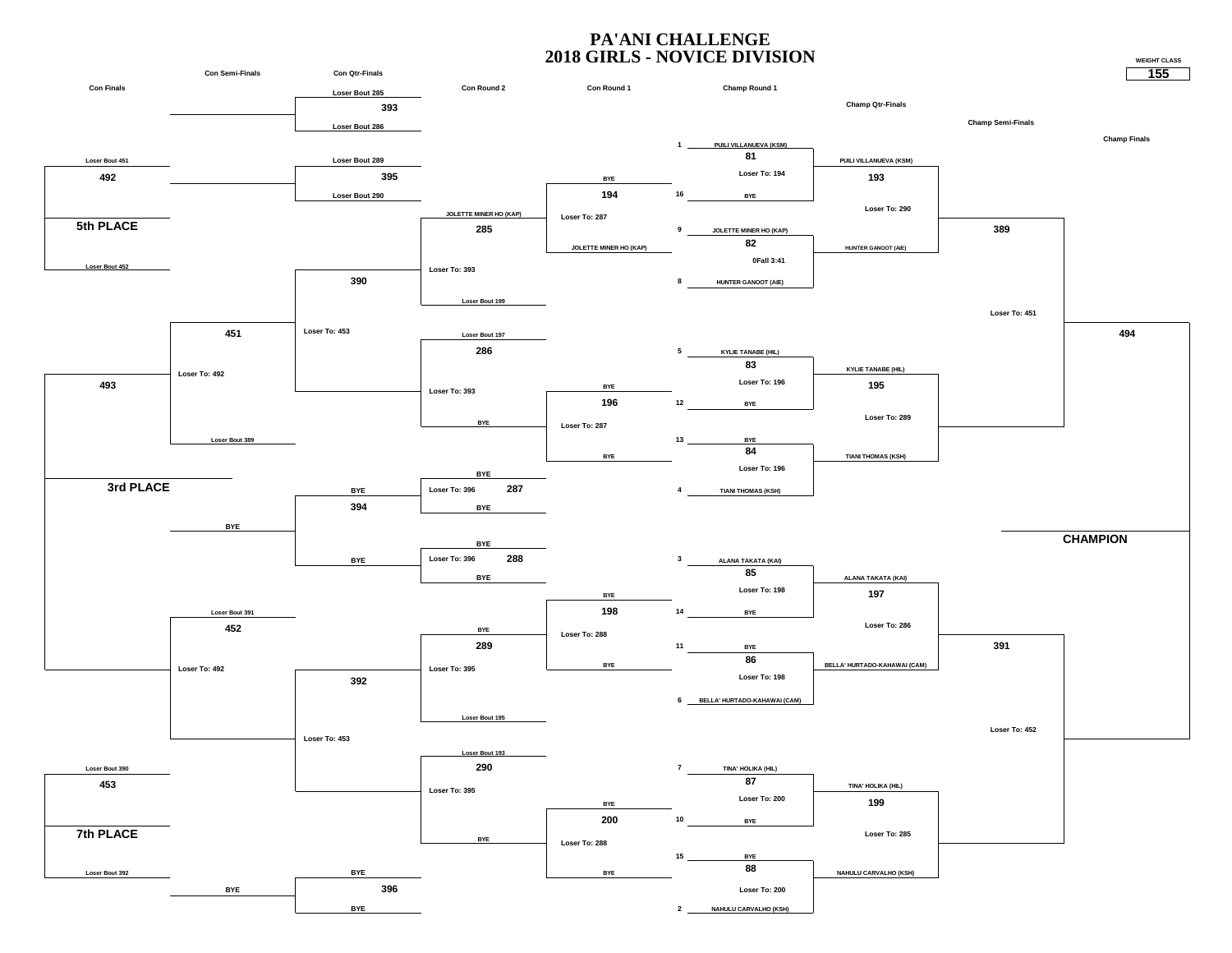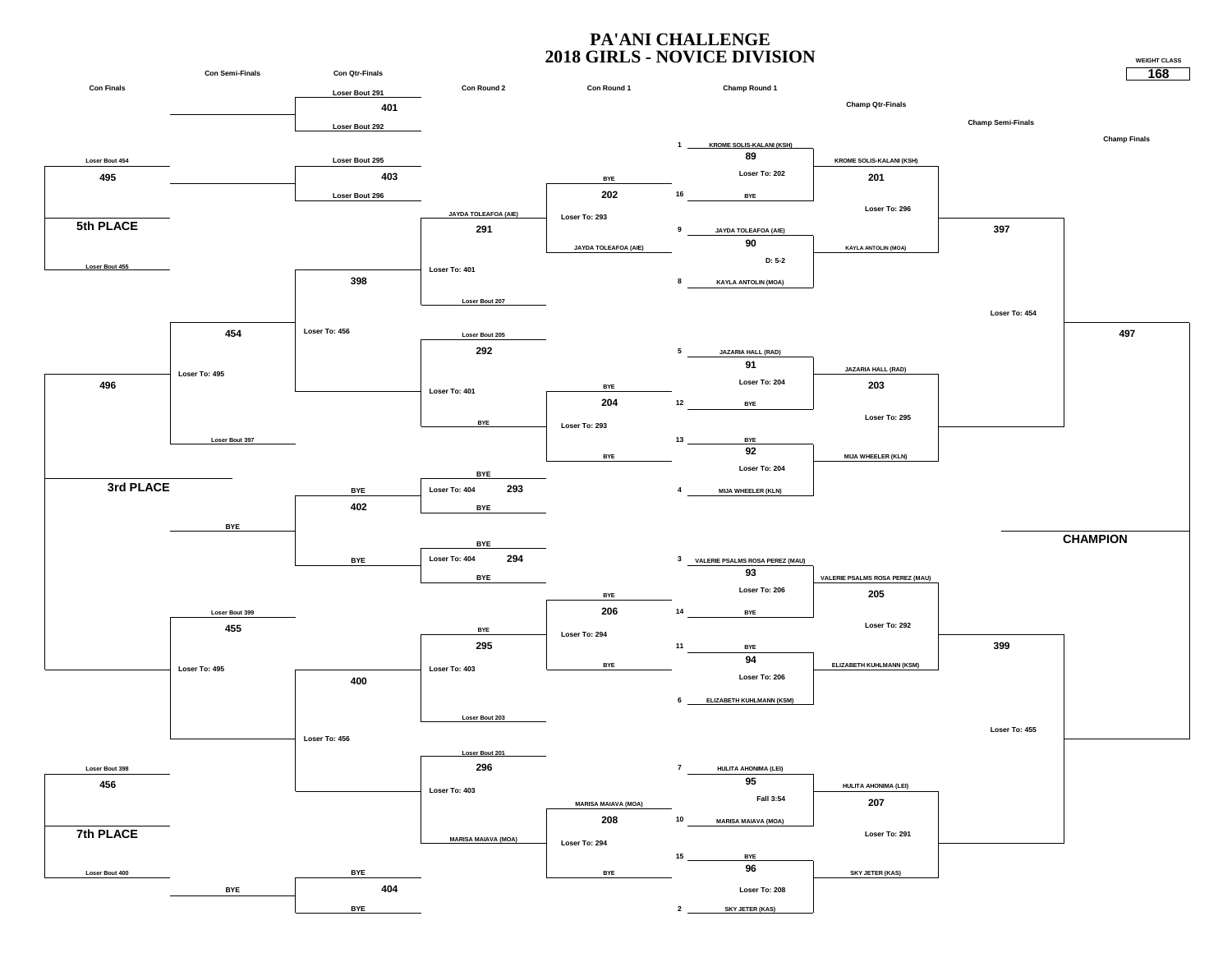#### **PA'ANI CHALLENGE 2018 GIRLS - NOVICE DIVISION**